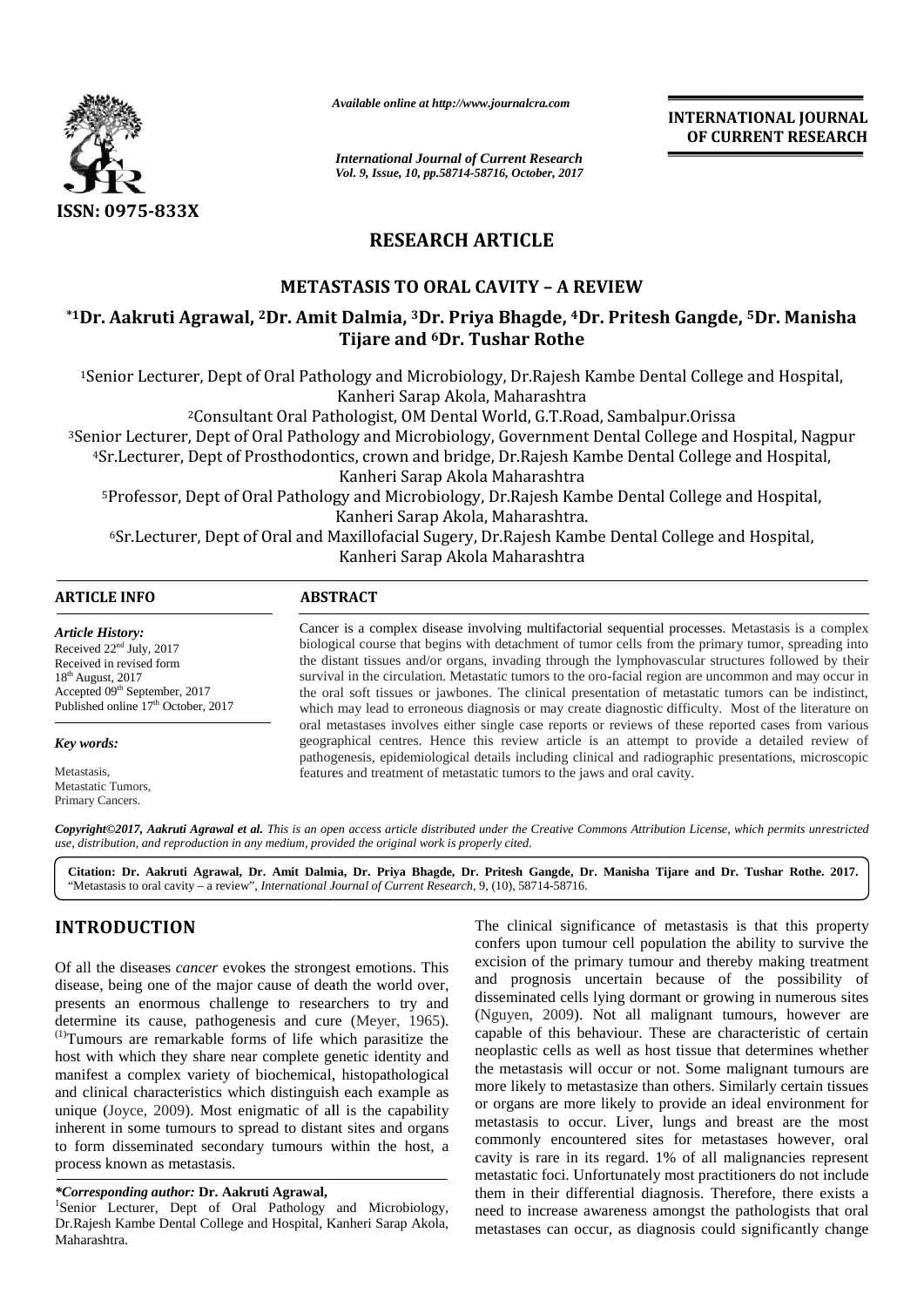the treatment modality and hopefully reduce the morbidity of the patient. The present review highlights the important aspects of metastasis in the oral cavity (Naumov *et al*., 2006).

#### **Pathogenesis**

Metastasis unequivocally marks a tumour as a malignant because benign neoplasms do not undergo metastasis. The invasiveness of cancers permits them to penetrate blood vessels, lymphatics and body cavities providing opportunity for spread. With few exceptions all cancers metastasize except- Malignant neoplasms of glial cells of the central nervous system called as gliomas and basal cell carcinomas of skin. Both these malignant tumours are highly invasive but rarely metastasize. Therefore, next to metastasis, invasiveness is the most reliable feature that differentiates malignant from benign tumours.

Metastasis involves a series of steps from progression of the primary tumor towards site of invasion and spreading of cancer cells through the lymphatic or blood vessels. Circulating cancer cells survive and settle in the microvasculature of the target organ and extravasate through the vessel wall. These cancer cells gain path and advance towards evident metastasis with or without an superseding period of latency. These steps are supported by functions of the cancer cells themselves or of the tumor microenvironment (Joyce, 2009). Cancer cells must possess some characteristics that will allow them to survive in new environment. Thus the successful metastasis depends upon the inherent ability of cancer cells to sustain tumour microenvironment. The tumour progression depends upon angiogenesis and neovascularization. Hypoxia directs the upregulation of few transcription factors which regulates the proangiogenic signals mainly the vascular endothelial cells.

However, how tumours metastasize to jaw bones still remains enigmatic. Within the bones, the metastatic deposits favour the red bone marrow in jaw bones particularly metastasis occurs in age old adults (Zachariades, 1989).

#### **Epidemiologic Profile**

The jaw bones undergo metastatic rate at about 1-1.5% which is very uncommon in contrast to all malignant tumours. The gender distribution reported is however 2:1. The breast is the most common primary site for tumors that metastasize to the jawbones, whereas the lung is the most common source for cancers that metastasize to the oral soft tissues. A recent literature review showed that the jawbones, particularly the mandible is more preferred site and were more frequently affected than other oral soft tissues. The most common primary tumor in male patients is from the lungs and is followed by kidneys, prostate, liver, bone, thyroid and skin (Pires *et al*., 2004; Whitaker *et al*., 1993). In female patients, the most common primary cancers are those in the breasts and less frequently from the female genital organs, bone and kidneys.

## **Clinical Presentation**

Oral metastasis is considered as a late complication and frequently associated with and receded by the metastases of multiple organs. The patient presents with symptoms like dysphagia, disfigurement, bleeding difficulty in chewing. The clinical presentation may create a dilemma in diagnosis. Presence of teeth seems to be a significant determinant on oral site preference for metastases. In the soft tissues, the attached gingiva is the most frequently involved site preceded by the tongue (Hirshberg, 1995).

|  | Table 1. Differences between metastasis of jaw bones and oral mucosa |  |  |  |  |  |  |  |
|--|----------------------------------------------------------------------|--|--|--|--|--|--|--|
|--|----------------------------------------------------------------------|--|--|--|--|--|--|--|

| Sr. no | Feature               | Jaw bones                                                                    | Oral mucosa                                    |
|--------|-----------------------|------------------------------------------------------------------------------|------------------------------------------------|
|        | occurrence            | More common                                                                  | rare                                           |
|        | gender                | Female predilection                                                          | Male predilection                              |
|        | Mean age              | 45 years                                                                     | 54 years                                       |
| 4.     | Primary site          | Breast – most common                                                         | Lung most common                               |
|        | Oral site             | Molar area affected                                                          | Attached gingiva                               |
|        |                       | $M$ andible $>$ maxilla                                                      | Mandible=maxilla                               |
|        |                       | Presence of hematopoietic tissue is important                                | Presence of inflammation is important          |
| 6.     | Radiographic features | Radiographic evidence may be present                                         | No radiographic evidence is seen               |
|        |                       | Metastatic lesions are difficult to recognize early and may<br>be overlooked | Metastatic lesions are more easily recognized. |

| Sr. no | Primary site | Histologic site         | No of cases |
|--------|--------------|-------------------------|-------------|
|        | Lung         | Squamous cell carcinoma |             |
|        |              | adenocarcinoma          |             |
|        |              | Large cell carcinoma    |             |
|        | Kidney       | Renal cell carcinoma    | 21          |
|        | skin         | Malignant melanoma      | 18          |
|        |              | Basal cell carcinoma    |             |
|        | Bone         | Chondrosarcoma          |             |
|        |              | Osteogenic sarcoma      |             |
|        | Stomach      | adenocarcinoma          |             |

**Table 3. Immunologic profile of metastatic epithelial malignancies**

| <b>TUMOR</b>  | <b>ANTIGENIC PROFILE</b>   |
|---------------|----------------------------|
| Lung          | $CK7 + /CK20-$             |
| colon         | $CK7 - / CK20 + /$ Villin+ |
| <b>Breast</b> | $CK7+ / CK20- /$ Villin -  |
| Kidney        | $CK7 - / CK$ 20-/villin -  |